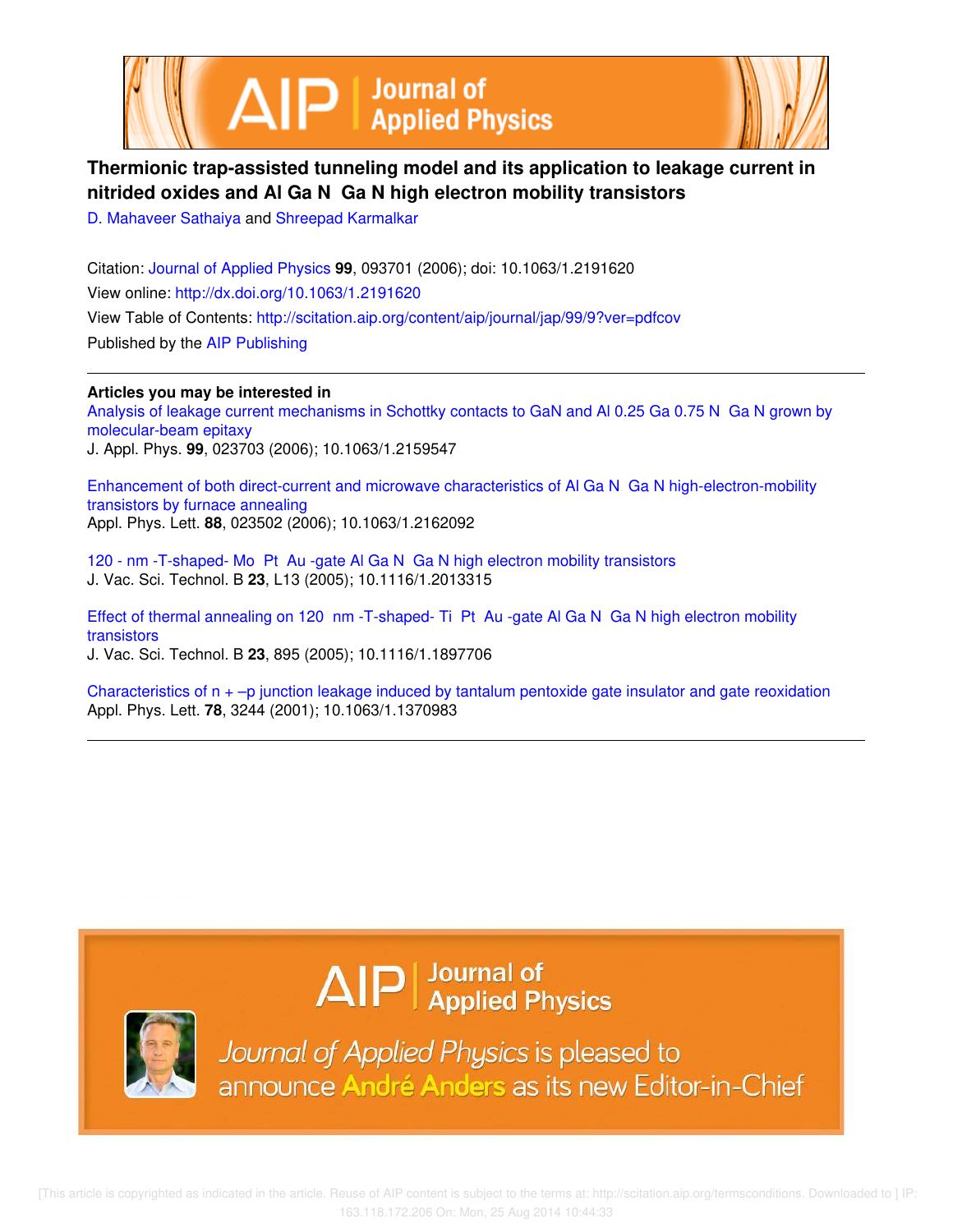# **Thermionic trap-assisted tunneling model and its application to leakage current in nitrided oxides and AlGaN/GaN high electron mobility transistors**

D. Mahaveer Sathaiya<sup>a)</sup> and Shreepad Karmalkar

*Department of Electrical Engineering, Indian Institute of Technology, Madras 600 036, India*

Received 5 January 2006; accepted 8 March 2006; published online 11 May 2006-

We propose two models of electron tunneling from metal to a semiconductor via traps. In addition to the electrons below the metal Fermi level, the models also include the thermally activated electrons above the Fermi level. The first model is called generalized thermionic trap-assisted tunneling (GTTT), which considers tunneling through both triangular and trapezoidal barriers present in metal insulator semiconductor (MIS) structures. The second model is called thermionic trap-assisted tunneling (TTT), which considers tunneling through triangular barriers present in modern Schottky junctions. The GTTT model is shown to predict the low field leakage currents in MIS structures with nitrided oxide as insulator, and the TTT model is shown to predict the reverse gate leakage in AlGaN/GaN high electron mobility transistors. © *2006 American Institute of Physics.* [DOI: 10.1063/1.2191620]

## **I. INTRODUCTION**

Trap-assisted tunneling is widely regarded to be the mechanism of the leakage current through nitrided and tunnel oxides<sup>1</sup> and the stress-induced leakage current  $(SILC)<sup>2</sup>$ Using this mechanism, Suzuki and Schroder<sup>3</sup> explained the enhanced conduction through nitrided oxide at low fields  $(<$  4 MV/cm). Later Cheng *et al.*<sup>1</sup> showed that the current through nitrided oxide increases with nitridation due to an increase in electron trap concentration. An analytical model for trap-assisted tunneling through a triangular barrier which occurs at high field was proposed by Fleisicher and Lai.<sup>4</sup> Houng *et al.*<sup>5</sup> showed that trap-assisted tunneling at low fields occurs through a trapezoidal barrier [see Fig.  $1(a)$ ] and proposed a generalized model including both trapezoidal and triangular barrier tunneling components. In our previous work,<sup>6</sup> we used a trap-assisted tunneling model involving a band of traps to explain the large reverse leakage<sup>7</sup> of the Schottky-type gate junction of AlGaN/GaN high electron mobility transistors (HEMTs).

In the present article, GTT denotes the existing model of generalized trap-assisted tunneling through both triangular and trapezoidal barriers [see Fig.  $1(a)$ ] present in metal insulator semiconductor (MIS) structures. On the other hand, TT denotes the existing model of trap-assisted tunneling only through a triangular barrier [see Fig. 1(b)] seen in modern Schottky junctions such as gate junction of AlGaN/GaN  $HEMTs$ .  $6,8$ 

Refer to the GTT and TT models shown in Figs.  $1(a)$  and  $1(b)$ . Here the electron tunneling is assumed to take place below the metal Fermi level, irrespective of the location of the trap level  $(\phi_t)$  with respect to this Fermi level. In Fig. 1 the metal Fermi level is located at the point  $\phi = \phi_B$ , where  $\phi_B$ denotes the barrier height. Possible electron tunneling above the Fermi level for  $\phi_t < \phi_B$  due to thermal activation, shown

in Figs.  $1(c)$  and  $1(d)$ , has been neglected in these models. As we show in this paper, the tunneling current including thermal activation is several orders of magnitude higher than that given by the GTT and TT models, at low electric fields.

In this paper, we propose trap-assisted tunneling models, which include thermally activated electrons, and discuss their applications. These models are called generalized thermionic trap-assisted tunneling  $(GTTT)$  [see Fig. 1(c)] and thermionic trap-assisted tunneling  $(TTT)$  [see Fig. 1(d)]. Here, the word "thermionic" denotes the thermally activated electrons. First we present the GTTT model and its application to leakage current in MIS structures with nitrided oxide



FIG. 1. Device structure and energy band diagrams of reverse biased MIS structure and Schottky diode. The existing GTT (a) and TT (b) models and the proposed GTTT (c) and TTT (d) models are shown.  $\phi_t$  is the trap ionization energy and  $\phi_B$  is the barrier height.

#### 99, 093701-1 **99, 093701-1** © 2006 American Institute of Physics

 [This article is copyrighted as indicated in the article. Reuse of AIP content is subject to the terms at: http://scitation.aip.org/termsconditions. Downloaded to ] IP: 163.118.172.206 On: Mon, 25 Aug 2014 10:44:33

 $a$ FAX: 91-44-2257-4402; electronic mail: sathaiya@yahoo.co.in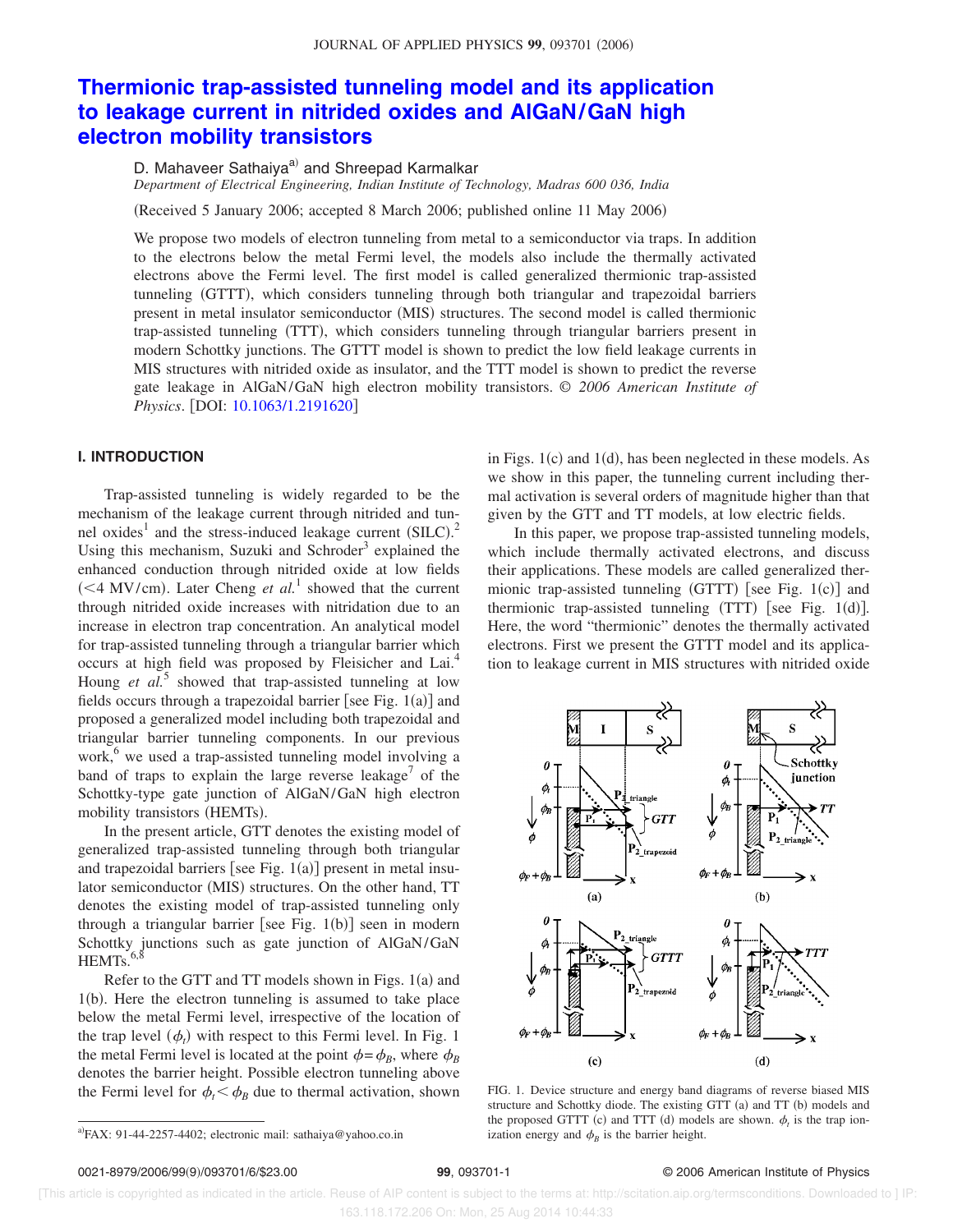as insulator. Then we present the TTT model and its applications to the gate leakage current in AlGaN/GaN HEMTs.

## **II. GENERALIZED THERMIONIC TRAP-ASSISTED TUNNELING** (GTTT)

Our GTTT model, shown in Fig.  $1(c)$ , incorporates the thermally activated electrons by including the Fermi-Dirac function ignored in the GTT model of Houng *et al.*<sup>5</sup> Additional differences between the GTT and GTTT models will be discussed shortly. The equation for our GTTT model is given by

$$
J_{\text{GTTT}} = \frac{qC_i N_t}{E} \left[ \int_{\phi_t}^{\phi_t + Ed} \left( \frac{1}{f_{\text{FD}} P_1} + \frac{1}{P_{2\_\text{trapezoid}}} \right)^{-1} d\phi \right]
$$
  
for  $E \le \frac{\phi_t}{d}$ , (1)

$$
J_{\text{GTTT}} = \frac{qC_t N_t}{E} \left[ \int_{\phi_t}^{Ed} \left( \frac{1}{f_{\text{FD}} P_1} + \frac{1}{P_{2\_triangle}} \right)^{-1} d\phi + \int_{Ed}^{\phi_t + Ed} \left( \frac{1}{f_{\text{FD}} P_1} + \frac{1}{P_{2\_image} \text{void}} \right)^{-1} d\phi \right]
$$
  
for  $E > \frac{\phi_t}{d}$ , (2)

where *E* is the electric field across the insulator, *d* is the insulator thickness,  $N_t$  is the uniform trap concentration,  $f_{FD}$ is the Fermi-Dirac function given by

$$
f_{\rm FD} = \frac{1}{1 + \exp[q(\phi_B - \phi)/kT]},\tag{3}
$$

 $P_1$ ,  $P_2$ <sub>triangle</sub>, and  $P_2$ <sub>trapezoid</sub> are the tunneling probabilities based on WKB approximations for the two-step process [see Fig.  $1(c)$ ],

$$
P_1 = \exp\left[-\frac{\alpha}{E}(\phi^{3/2} - \phi_t^{3/2})\right], \quad P_{2\_triangle} = \exp\left(-\frac{\alpha}{E}\phi_t^{3/2}\right),
$$

$$
P_{2\_trapezoid} = \exp\left\{-\frac{\alpha}{E}[\phi_t^{3/2} - (\phi - Ed)^{3/2}]\right\}, \quad \alpha = \frac{8\pi\sqrt{2m_fq}}{3h},
$$
(4)

and  $C_t$  is the trap energy dependent rate constant<sup>4</sup> given by

$$
C_t = \left(\frac{m_M}{m_I}\right)^{5/2} \frac{16\pi q \phi_1^{3/2}}{3h\sqrt{\phi_t - \phi_1}}, \quad \phi_1 = 0.2 \text{ V}.
$$
 (5)

Apart from the presence of the Fermi-Dirac function, Eqs.  $(1)$  and  $(2)$  differ from the equation of Houng *et al.* in the following respects. The GTT model<sup>5</sup> integrates the current equation with respect to distance  $(x)$  and does not explain the integration limits for triangular and trapezoidal barrier tunnelings. In contrast, our model integrates with respect to the energy  $(\phi)$  [see Eqs. (1) and (2)] and thus allows easy visualization of the integration limits directly from the energy band diagram. The limits in Eqs.  $(1)$  and  $(2)$  can be understood from the band diagrams shown in Figs.  $2(a)$  and  $2(b)$ , respectively.



FIG. 2. Energy band diagram of a reverse biased MIS structure for *Ed*  $\langle \phi_t$  (a) corresponding to Eq. (1) and for  $Ed > \phi_t$  (b) corresponding to Eq.  $(2)$ .

In Fig. 3, we show the calculations of the total tunneling current togther with its triangular and trapezoidal components, for a typical metal-nitrided oxide-semiconductor structure over the electric field range of 0–5 MV/cm. It is seen that the total current flows through the trapezoidal barrier at low fields  $E \leq (\phi_t/d)$  and through the triangular barrier at high fields  $E \geqslant (\phi_t/d)$ . The triangular component is zero for  $E<(\phi_t/d)$ , because traps are not present in the triangular barrier region for this condition, as seen from the energy band diagram of Fig.  $2(a)$ . Also, it is seen that the GTTT current at 400 K is more than that at 300 K due to the increase in thermally activated electron tunneling with temperature.

Calculations of the GTTT and GTT currents through the above MIS structure are shown in Fig. 4. It is seen that the GTTT current is several orders of magnitude higher than GTT current at low fields [see Fig.  $4(a)$ ]. But at high fields, the difference between GTTT and GTT currents is small [see Fig.  $4(b)$ ]. This is because, as the field increases, the tunneling barrier for electrons at the Fermi level becomes thinner. Consequently, electron tunneling at the Fermi level starts dominating the thermally activated electron tunneling. This is also the reason why the difference between the 300 and 400 K GTTT currents at high fields in Fig. 3 is small. It is mentioned here that we calculated the GTT current using a modified version of the GTT model<sup>5</sup> of Houng et al. given in detail in Appendix. This version developed by us is clear about the integration limits associated with the triangular and trapezoidal components. It also shows that, when  $\phi_t < \phi_B$ ,



FIG. 3. Total tunneling current  $(J<sub>GTTT</sub>)$  togther with its triangular  $(J<sub>triangle</sub>)$ and trapezoidal (*J*<sub>trapezoid</sub>) components over the electric field range of 0–5 MV/cm. Only the total current  $(J<sub>GTTT</sub>)$  is shown for  $T=400$  K. Here calculations are based on the parameter values given in the inset.  $N<sub>t</sub>$  is the trap concentration, *m* is the effective mass, and *d* is the insulator thickness.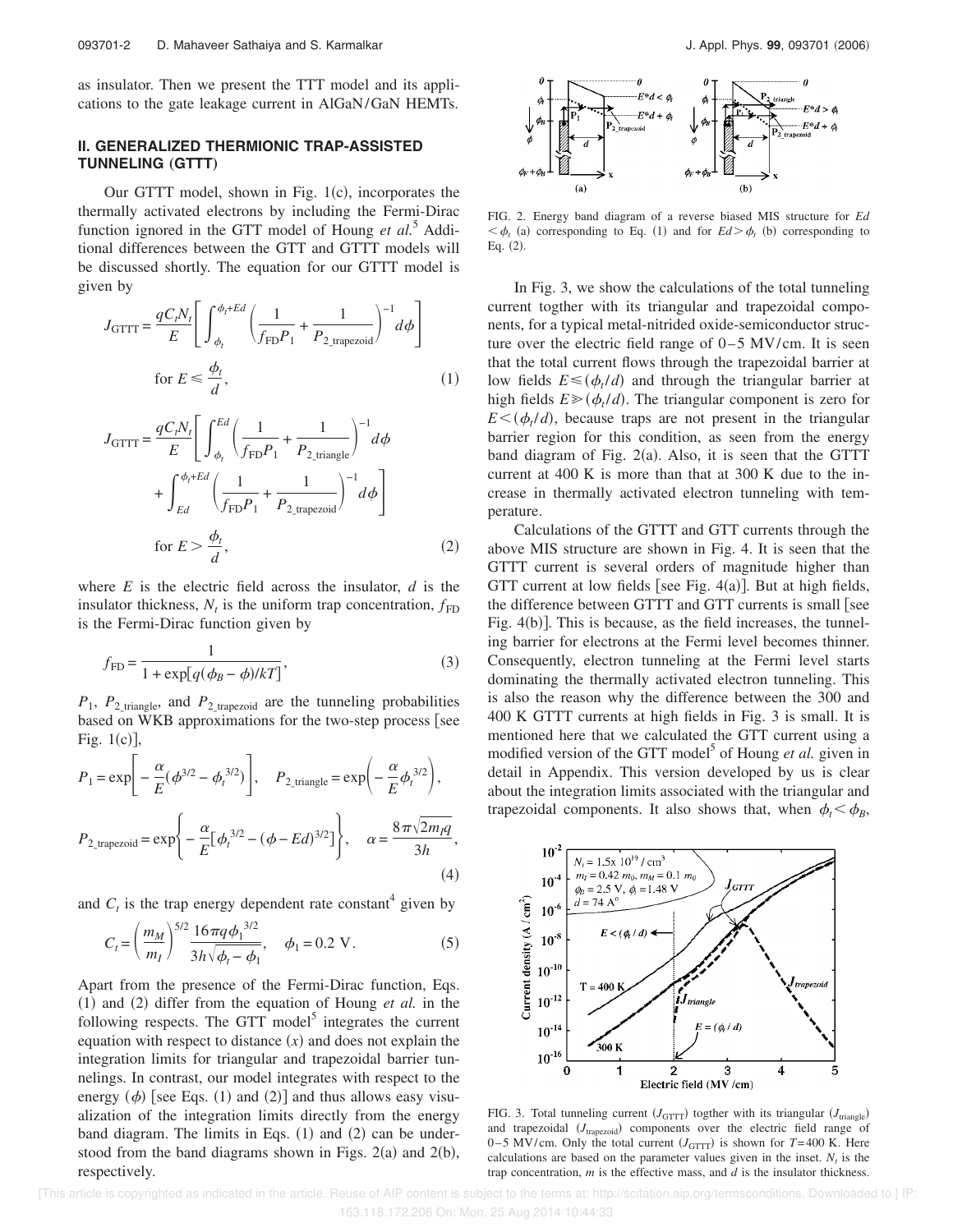

the GTT is zero for fields below  $E_{\text{min}}$  (see Appendix), because the GTT model does not consider tunneling above metal Fermi level. Note that such an issue does not arise in the GTTT model. In the GTTT model given above, a single set of equations covers both the cases  $\phi_t < \phi_B$  and  $\phi_t > \phi_B$ . In contrast, the equations for these two cases are different in the GTT model (see Appendix). Hence, the  $\phi_t$  extraction from the experimental data using the GTTT model will be easier than using the GTT model.

Next we compare our model with the measured current through nitrided oxide in the low field range of 1–4 MV/cm reported in Ref. 3. In model calculations, we incorporate the image force and quantum barrier lowering, given by the following relation:<sup>9</sup>

$$
\phi_B = \phi_{B0} - \alpha E^{1/2} - \beta E^{2/3}.
$$
\n(6)

Here  $\alpha$  and  $\beta$  are the image force and quantum barrier lowering parameters, respectively. The calculations are performed numerically. We have split the model parameters into two categories, primary and secondary. Primary parameters,  $\phi_{B0}$ ,  $\phi_t$ , and  $N_t$ , are extracted from the best GTTT model fit to measured data. Secondary parameters,  $\alpha$ ,  $\beta$ , and the effective mass *m*, are assumed based on material properties. All the parameter values are given in Fig. 5. The GTTT model fits into the experimental data. The GTT current calculated using the same parameter values and equations in Appendix is also shown. This current does not match the experimental data below 1.75 MV/cm and is lower by more than two orders of magnitude. For fields higher than 1.75 MV/cm, the



FIG. 5. GTTT model fit (solid line) to experimental data (points) from Ref. 3 using the parameter values given in the inset. Also shown are the GTT model results (dashed line) for the same parameter values.

FIG. 4. GTTT current (solid line) at temperature *T*  $=300$  K and GTT current (dashed line) for low electric field range (a) and high electric field range (b). Parameter values used for GTTT and GTT are given in the inset in Fig. 3;  $\phi_t = 1.6$  V. These values correspond to nitrided oxide (see Ref. 5). Also shown are the TTT current (solid line) at  $T=300$  K and TT current (dashed line) in (a). Parameter values used for TTT and TT are given in the inset in (a). These values correspond to AlGaN/GaN HEMT (see Ref. 6).

GTT current matches with the GTTT current because tunneling below the metal Fermi level dominates over the thermally activated current. The field beyond which GTT matches with GTTT increases with decreasing  $\phi_t$ .

Note that Houng *et al.*<sup>5</sup> have employed parameter values of  $\phi_t = 2.83 \text{ V}$ ,  $\phi_B = 2.5 \text{ V}$ , and  $N_t = 8 \times 10^{14} / \text{ cm}^3$  for fitting the same measured data. These values are different from those employed by us. We have found that if these parameters are used in the GTT equations given by us in Appendix, the GTT current is ten orders of magnitude lower than the measured data. Efforts to raise this current by increasing *N<sup>t</sup>* by ten orders of magnitude result in a curve which passes through only one of the measured points, because the shape of the model curve differs significantly from that of the measured data. The shape of the GTT current depends mainly on the relative values of  $\phi_t$  and  $\phi_B$  and not on  $N_t$ . Finally, the value of  $\phi_B$  used by Houng *et al.*<sup>5</sup> is an effective barrier height, neglecting barrier lowering effects.

#### **III. THERMIONIC TRAP-ASSISTED TUNNELING (TTT)**

Our TTT model [see Fig.  $1(d)$ ] incorporates the thermally activated electrons by including the Fermi-Dirac function ignored in the TT model of Cheng *et al.*<sup>1</sup> The mathematical representation of our TTT model is

$$
J_{\text{TTT}} = \frac{qC_t N_t}{E} \int_{\phi_t}^{\phi_B + \phi_F} \left( \frac{1}{f_{\text{FD}} P_1} + \frac{1}{P_{2 \text{triangle}}} \right)^{-1} d\phi. \tag{7}
$$

Here *E* is the electric field at the Schottky junction and the other symbols have the same meaning as in the GTTT model [ Eqs.  $(1)$ – $(5)$ ] except the effective mass in insulator  $(m_l)$ which is replaced by effective mass in semiconductor  $(m<sub>s</sub>)$ . Inclusion of the Fermi-Dirac function in TTT model makes analytical integration in Eq. (7) difficult. So, in this paper, TTT model results are obtained numerically.

To show the applicability of the TTT model, we consider the large reverse leakage<sup>7,10</sup> observed in the Schottky-type gate junction of AlGaN/GaN HEMTs. This current can be as much as two orders of magnitude more than that in AlGaAs/GaAs HEMTs.<sup>7</sup> To reduce this current and thus suppress noise and power consumption, it is important to understand its mechanism. In our recent work, $11$  we showed that direct tunneling mechanisms such as thermionic field emission (TFE), FE, or tunneling through a thin surface barrier $12$ are unlikely causes of this current, because their high sensi-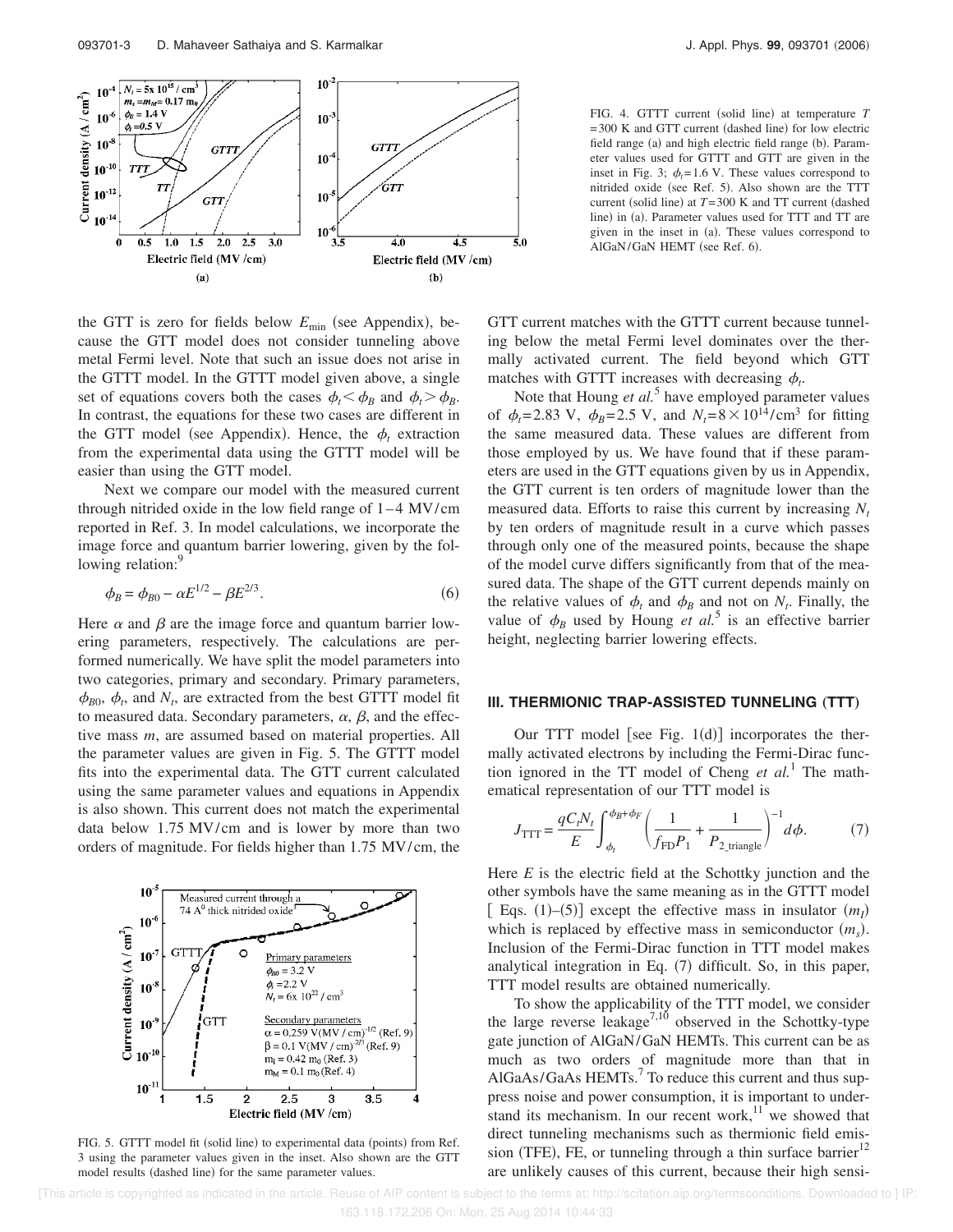

FIG. 6. Space charge, electric field, and conduction band diagram along a horizontal line passing through the center of gate length in AlGaN/GaN HEMT structure. The device is biased at  $V_G = |V_T|$ , which is the threshold voltage. The triangular approximation for a fraction of the parabolic barrier through which the electron tunneling occurs is also shown.

tivity to electric field is in disagreement with the low sensitivity shown by the measured data. As we show below, our TTT model can explain this current.

The gate current can be written as

$$
I_G = SJ_{TTT},
$$
\n<sup>(8)</sup>

where *S* denotes the gate area and  $J_{TTT}$  is given in Eq. (7). The assumption of a triangular approximation for the gate potential barrier is justified, since the percentage change in the electric field over the barrier thickness through which tunneling occurs is small due to the polarization sheet charge at the heterojunction (see Fig. 6). Thus, the electric field in the small portion of the AlGaN layer through which tunneling occurs is assumed to be constant and equal to the peak electric field at the gate junction, given by

$$
E = \frac{V_P + qN_d d^2 / 2\varepsilon}{d} \quad \text{for } V_G \le |V_T|,
$$
  

$$
V_P = V_G + \phi_B - \Delta \phi_C - \phi_{fb}.
$$
 (9)

 $V_p$ ,  $\phi_B$ ,  $\Delta \phi_C$ , *d*, and  $\phi_{fb}$  are shown in Fig. 6. The magnitude of  $I_G$  saturates for  $V_G \ge |V_T|$ ,<sup>8</sup> where  $V_G$  is the reverse voltage magnitude and  $V_T$  is the device threshold voltage. This is because the vertical electric field picture beneath the gate, which controls  $I_G$ , does not change for  $V_G > |V_T|$ , and the extra voltage  $V_G - |V_T|$  drops laterally from gate to drain/



FIG. 7. TTT model fit (solid lines) to experimental data (points) using the parameters given in the Table I, and  $m_s = 0.17m_0$ ,  $\gamma_1 = 0.4$ , and  $\gamma_T = 2.7$  $\times 10^{-4}$  V/K. For device 1,  $d=200$  Å and  $S=1.1\times 100 \ \mu \text{m}^2$  (see Ref. 7), and for device 2,  $d=250$  Å and  $S=1\times100 \ \mu \text{m}^2$  (see Ref. 10). For device 2 at 573 K only saturation data are available in Ref. 10.

source. Note that the higher the  $|V_T|$ , the higher is the value at which  $I_G$  saturates.

It is necessary to incorporate image force barrier lowering<sup>13</sup> and band gap reduction with temperature<sup>14,15</sup> while calculating  $I_G$  [these effects are, however, not to be included in the  $V_p$  formula Eq. (9)]. These effects are given by the following relation:<sup>6</sup>

$$
\phi_B = \phi_{B0} - \gamma_I \sqrt{\frac{q}{\pi \epsilon}} \sqrt{E} - \gamma_T T.
$$
\n(10)

In this  $I_G$  calculation,  $\phi_{B0}$ ,  $\phi_t$ ,  $N_t$ , and  $N_d$  are the primary parameters extracted from the best model fit to experimental data, and  $V_p$ ,  $\gamma_I$ ,  $\epsilon$  (AlGaN), and effective mass *m* are the secondary parameters assumed based on material properties. The assumed values are  $m_s = 0.17m_0$ , <sup>6</sup> (average of  $0.1m_0$  in metal<sup>4</sup> and 0.23m<sub>0</sub> in AlGaN),<sup>16</sup>  $\varepsilon$  (AlGaN)=8.9,  $\gamma_1$ =0.4 (Ref. 6), and  $\gamma_T = 2.7 \times 10^{-4} \text{ V/K}$ .<sup>16</sup>  $V_p$  is calculated using  $\Delta \phi_c = 0.4$  V and  $\phi_{fb} = 0.2$  V [see Eq. (9)].

Consider the experimental  $I_G - V_G$  data of device 1 shown in Fig. 7. These data correspond to a HEMT before and after plasma treatment and is taken from Ref. 7. Important features of these data are as follows. Prior to the plasma treatment,  $|V_T| = 3.2$  V, and the current is high and almost insensitive to temperature between 100 and 300 K. After treatment,  $|V_T|$  reduces to 2 V; the saturation  $I_G$  is suppressed but becomes sensitive to temperature, increasing by a factor of  $\sim$ 30 from 100 to 300 K. We could fit our model into these data as shown in Fig. 7. The parameters extracted from this fit are given in Table I. The trap location  $(\phi_t)$  extracted

TABLE I. Extracted model parameters.

| Parameter                       | Device $1a$          | Device $1b$          | Device 2             |
|---------------------------------|----------------------|----------------------|----------------------|
| $\phi_{R0}(V)$                  | 1.44                 | 1.44                 | 1.5                  |
| $\phi_i(V)$                     | 0.85                 | 0.78                 | 0.79                 |
| $N_{\rm r}$ (cm <sup>-3</sup> ) | $2 \times 10^{16}$   | $5 \times 10^{14}$   | $3 \times 10^{15}$   |
| $N_D$ (cm <sup>-3</sup> )       | $4.8 \times 10^{18}$ | $1.9 \times 10^{18}$ | $3.1 \times 10^{18}$ |

<sup>a</sup>Before plasma treatment. <sup>b</sup>After plasma treatment.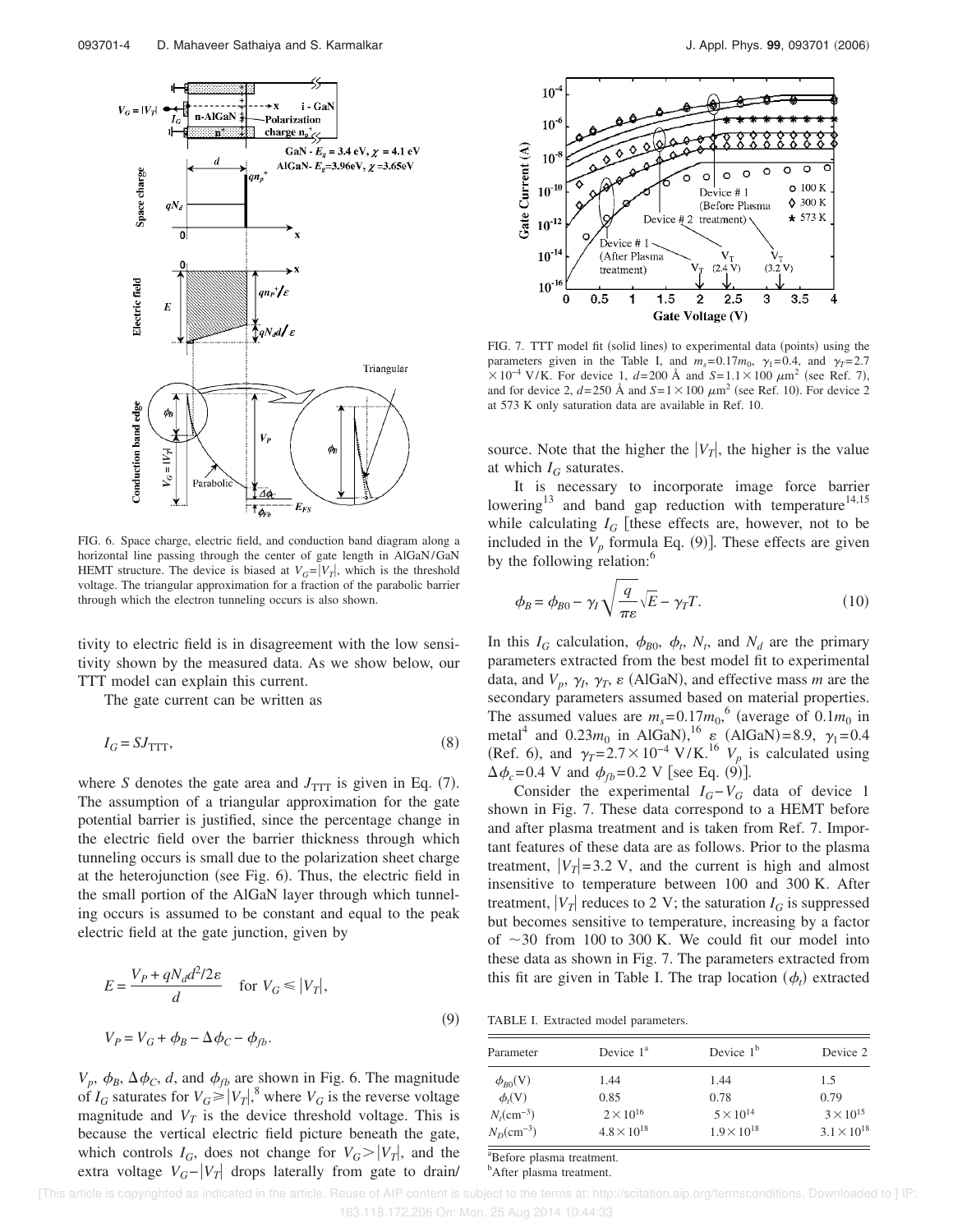from the data prior to the plasma treatment is 0.85 V below the conduction band edge. Plasma treatment moves the trap location up to 0.78 V below the conduction band edge and suppresses  $N_t$  by a factor of  $\sim$  40 and  $N_d$  by a factor of  $\sim$  2.5. The reduction in  $N_d$  is solely responsible for the observed reduction in  $|V_T|$  from 3.2 to 2 V due to plasma treatment. The reduction in  $|V_T|$  and  $N_t$  is responsible for the decrease in  $I_G$ . The reduction in  $\phi_t$  from 0.85 to 0.78 V causes the increased temperature dependence of  $I_G$ . Thus we conclude that the gate current at 100 and 300 K is dominated by TTT, independent of the processes such as plasma treatment used in device fabrication. To illustrate the importance of TTT at higher temperatures, we consider device 2 in Fig. 7, whose measured  $I_G$  rises by an order of magnitude from 300 to 573  $\check{K}^{10}$  As can be seen, our model successfully predicts this reported  $I_G$  data also. The parameters used in this prediction appear in Table I. The extracted  $\phi_{B0}$  of device 2 with *d*=250 Å is 0.06 V more than that of device 1 with *d*  $=$  200 Å. This is consistent with observations in Ref. 17 that  $\phi_{B0}$  increases with AlGaN layer thickness *(d)*. Further,  $\phi_{B0}$ and  $N_d$  affect both TTT and direct tunneling (TFE and FE) which are present in parallel.<sup>6</sup> The values of these parameters are such that TTT current dominates over the direct tunneling current (which cannot fit the shape of the leakage current).

It is of interest to compare the present model with our earlier model<sup>6</sup> of the gate leakage current in AlGaN/GaN HEMTs. In that model, $6$  two different mechanisms were required to explain the data of Fig. 7; while the current at 100 and 300 K was explained using trap-assisted tunneling through a band of traps, the current at 573 K was explained using direct tunneling (TFE). However, in the present paper, a single mechanism, namely, TTT, is used to explain the current behavior over the entire temperature range. Also, this mechanism based on a single trap level is much simpler than the trap-assisted tunneling based on a trap band.<sup>6</sup>

#### **IV. CONCLUSION**

We proposed two trap-assisted tunneling models, which take into account the extra electron tunneling above the metal Fermi level due to thermal activation. One model is called generalized thermionic trap-assisted tunneling (GTTT) which includes flow through both triangular and trapezoidal barriers. We showed how this model predicts the leakage current through MIS structures at low fields. Low field current measurements at higher temperature will provide further evidence of the presence of GTTT current. Another model is called thermionic trap-assisted tunneling (TTT), which occurs through only triangular barrier. We discussed the application of this model to the reverse gate leakage in AlGaN/GaN HEMTs. The proposed models are useful to predict the leakage currents in modern electronic devices.

### **APPENDIX**

Here we present the equations for the GTT model proposed in Ref. 5, with a significant modification that the integration of the current equation is carried out with respect to energy  $\phi$  rather than the distance *x*. This modification clearly reveals the integration limits associated with triangular and

trapezoidal components. It also brings out a minimum field condition on the GTT current, which is not discussed in Ref. 5. We have used this modified GTT model for the GTT current calculations in this paper. This model has two different current equations for two different cases. For  $\phi_t < \phi_B$ , the mathematical representation of this model is given by

$$
J_{\text{GTT}} = \frac{qC_t N_t}{E} \left[ \int_{\phi_B}^{\phi_t + Ed} \left( \frac{1}{P_1} + \frac{1}{P_{2\text{\_trapezoid}}} \right)^{-1} d\phi \right]
$$
  
for  $E_{\text{min}} < E \le \frac{\phi_B}{d}$ , (A1)

$$
J_{\text{GTT}} = \frac{qC_t N_t}{E} \left[ \int_{\phi_B}^{Ed} \left( \frac{1}{P_1} + \frac{1}{P_{2\_triangle}} \right)^{-1} d\phi + \int_{Ed}^{\phi_t + Ed} \left( \frac{1}{P_1} + \frac{1}{P_{2\_imagezoid}} \right)^{-1} d\phi \right] \quad \text{for } E > \frac{\phi_B}{d}.
$$
\n(A2)

Note that the integration limit starts from  $\phi_B$  and not from  $\phi_t$ , because in this model tunneling above the metal Fermi level is not considered.  $E_{\text{min}}$  is the minimum field, below which the GTT current is zero due to the absence of traps below  $\phi_B$  [see Fig. 2(a)], and is given by

$$
E_{\min} = \frac{\phi_b - \phi_t}{d}.\tag{A3}
$$

For  $\phi_t > \phi_B$ , the mathematical representation of this model is

$$
J_{\text{GTT}} = \frac{qC_t N_t}{E} \left[ \int_{\phi_t}^{\phi_t + Ed} \left( \frac{1}{P_1} + \frac{1}{P_{2\text{\_trapezoid}}} \right)^{-1} d\phi \right]
$$
  
for  $E \le \frac{\phi_t}{d}$ , (A4)

$$
J_{\text{GTT}} = \frac{qC_t N_t}{E} \left[ \int_{\phi_t}^{Ed} \left( \frac{1}{P_1} + \frac{1}{P_{2\_triangle}} \right)^{-1} d\phi + \int_{Ed}^{\phi_t + Ed} \left( \frac{1}{P_1} + \frac{1}{P_{2\_triangle}} \right)^{-1} d\phi \right] \quad \text{for } E > \frac{\phi_t}{d}.
$$
\n(A5)

Since  $\phi_t > \phi_B$ , the integration limit starts from  $\phi_t$  and not from  $\phi_B$ . All the symbols in the above equations are same as in Eqs.  $(1)$ – $(5)$ .

- <sup>1</sup>X. R. Cheng, Y. C. Cheng, and B. Y. Liu, J. Appl. Phys. **63**, 797 (1988).
- <sup>2</sup>L. Larcher, A. Paccagnella, and G. Ghidini, IEEE Trans. Electron Devices 48, 285 (2001).
- <sup>3</sup>E. Suzuki and D. K. Schroder, J. Appl. Phys. **60**, 3616 (1986).
- <sup>4</sup>S. Fleischer and P. T. Lai, J. Appl. Phys. **72**, 5711 (1992).
- <sup>5</sup>M. P. Houng, Y. H. Wang, and W. J. Chang, J. Appl. Phys. **86**, 1488  $(1999).$
- 6 S. Karmalkar, D. Mahaveer Sathaiya, and M. S. Shur, Appl. Phys. Lett. 82, 3976 (2003).
- 7 S. Mizuno, Y. Ohno, S. Kishimoto, K. Maezawa, and T. Mizutani, Jpn. J. Appl. Phys., Part 1 41, 5125 (2002).
- <sup>8</sup>E. J. Miller, X. Z. Dang, and E. T. Yu, J. Appl. Phys. 88, 5951 (2000).
- <sup>9</sup>W. Quan, D. M. Kim, and M. K. Cho, J. Appl. Phys. **92**, 3724 (2002).
- <sup>10</sup>M. S. Shur, A. D. Bykhovski, R. Gaska, and A. Khan, in *Handbook of Thin Film Devices*, edited by M. H. Francombe (Academic, San Diego,

 <sup>[</sup>This article is copyrighted as indicated in the article. Reuse of AIP content is subject to the terms at: http://scitation.aip.org/termsconditions. Downloaded to ] IP: 163.118.172.206 On: Mon, 25 Aug 2014 10:44:33